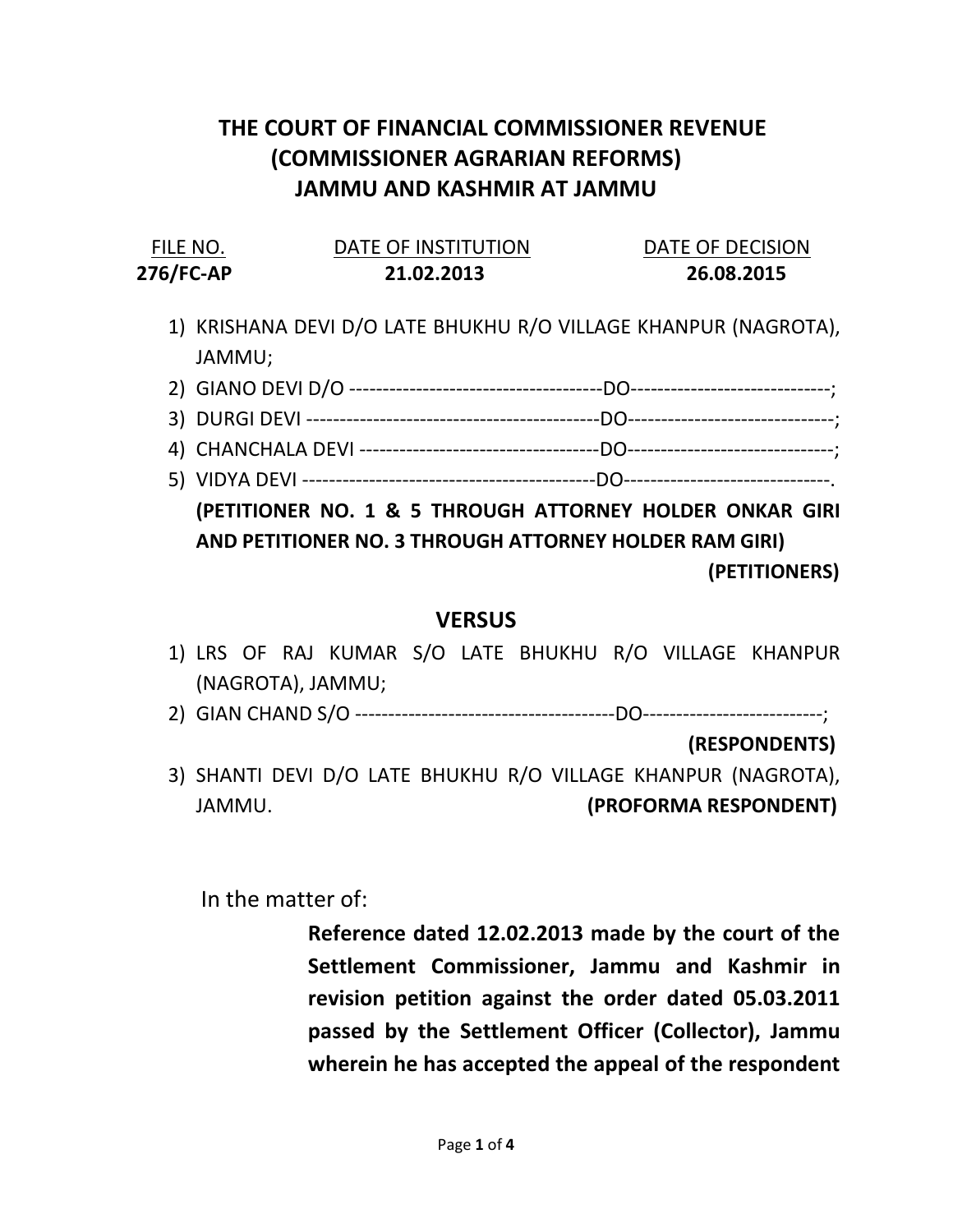# No. 1 & 2 against the mutation No. 383 of village Khanpur (Nagrota), Jammu.

For Petitioner Nos. 1 & 5 --- Onkar Giri (Attorney Holder) LRs of Respondent No. 1 --- Advocate k. R. Sharma For Respondent No. 2 --- In person

### J U D G E M E N T

- 1) The brief facts of the case are that one Bhukhu, father of the petitioners and the respondents was a protected tenant of the land measuring 45 Kanals and 11 Marlas falling under Khasra Nos. 149, 150, 176 and 198 in village Khanpur, Jammu. This land came under the purview of Agrarian Reforms Act, 1976 and all rights, title and interests of the ex-owners over it were extinguished and vested in the State. Consequently, mutation No. 286 was attested under Sec. 4 of the said Act by virtue of which the said tenant was declared as prospective owner. As a part of the due process, another mutation No. 374 dated 27.06.1989 was attested under Sec. 8 of the same Act whereby Bhukhu was conferred with the ownership rights over the said land. It appears, however, that he had died much earlier (11.09.1978) and, therefore, mutation No. 383 dated 30.04.1990 was attested on account of which the inheritance of the propositus was devolved upon all the parties herein in equal shares.
- 2) When a dispute arose between the parties herein, the respondents Nos. 1 and 2 challenged the mutation No. 383 before the Joint Commissioner (AR) in appeal which was dismissed in default on 29.11.2001. Subsequently, they again brought a similar action before the Settlement Officer, Jammu in an appeal which came to be dismissed as withdrawn on 19.12.2008. Surprisingly, the said mutation was once again called in question in an appeal before the Settlement Officer (Collector), Jammu who vide order dated 05.03.2011 set it aside focusing on the ground that mutation No. 374 was attested on 27.06.1989 conferring ownership rights on the said Bhukhu when he had died on 11.09.1978. In addition, a mutation No. 288 dated 19.02.1981 also stood attested whereby the protected tenancy rights of Bhukhu were devolved upon the respondents herein with regard to land measuring 26 Kanals and 04 Marlas falling under Khasra No. 149 and 150 only.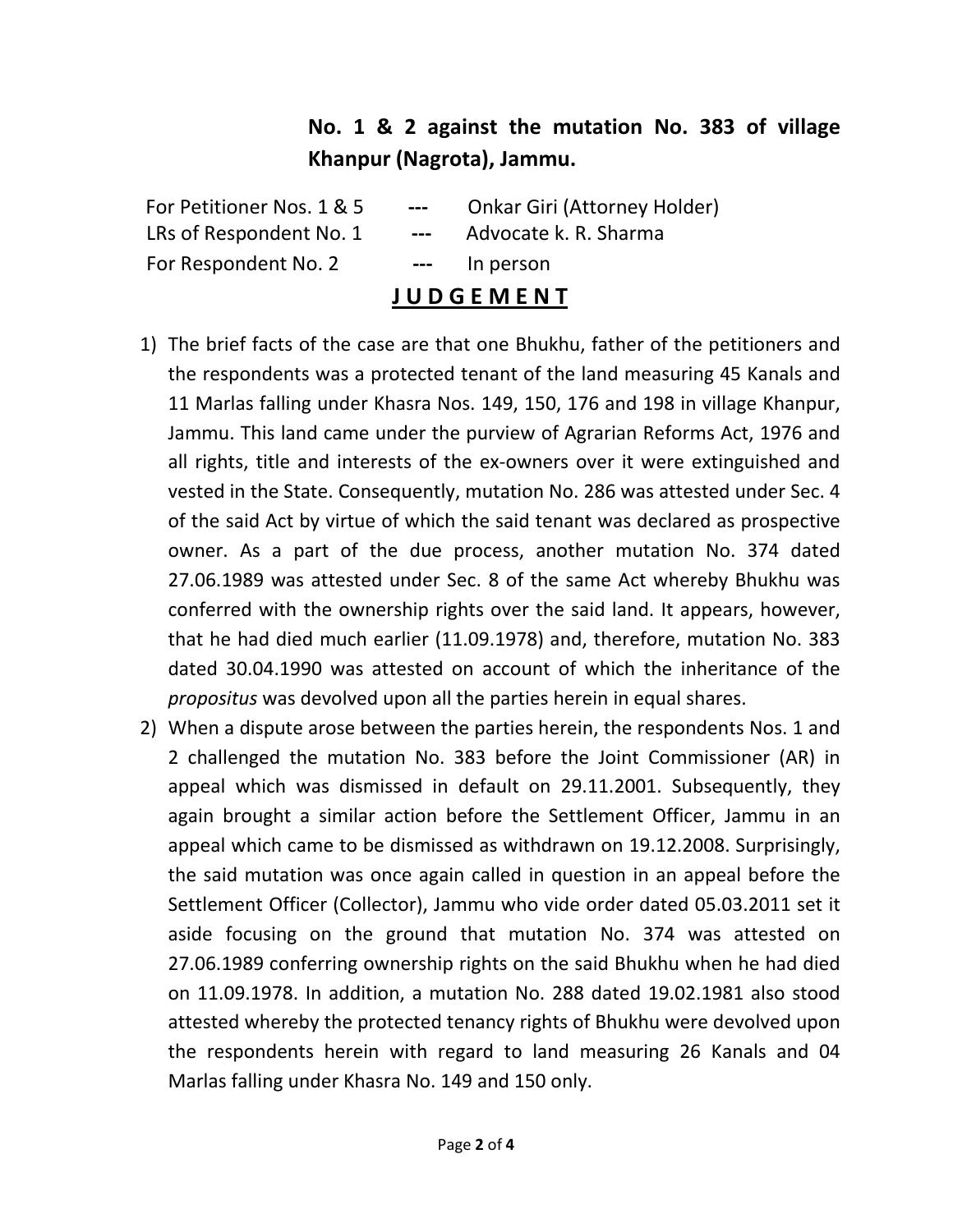- 3) As the names of the petitioners herein were crossed out against the land under consideration, they assailed the order passed by the Settlement Officer (Collector), Jammu before the Settlement Commissioner, J&K in revision. Considering the case in the light of the relevant laws related to the Agrarian Reforms vis-à-vis the tenancy, the court below observed that the requisite mutations have been attested under the provisions of the Agrarian Reforms Act, 1976, and that the Naib-Tehsildar passed the orders on mutation No. 288 dated 19.02.1981 devolving inheritance of protected tenancy on the respondents No. 1 and 2. This was followed by orders passed on mutation No. 383 dated 30.04.1990 devolving inheritance of Bhukhu on the petitioners and the respondents, respectively, in equal shares. Thus, the orders passed on mutation No. 383 are in conformity with the law which were a logical conclusion of the process transcending mutation Nos. 286 and 374 attested under Sec. 4 and 8 of the Agrarian Reforms Act, 1976. However, the said court while exercising suo moto powers under Sec. 15 of the Land Revenue Act, 1996 (Smvt.) has opined that the mutation No. 288 attested by the Naib-Tehsildar concerned needs to be set aside. In this background, the court below has submitted the case to this court under Sec. 15 (3) of the Land Revenue Act, 1996 (Smvt.) for confirmation of the orders.
- 4) This court has gone through the case file as well as the connected record and observes that the court below has gone a little off the track by not going into the actual technical requirements applicable to the case. If Bhukhu had died prior to the attestation of mutations under Sec. 4 and 8 of the Agrarian Reforms Act, 1976, as has been established by the court below, then the detailed procedure under Rule 12 of the Agrarian Reforms Rules, 1977 had to be followed. But this important aspect has been overlooked by the court below. Also, Bhukhu was a protected tenant of the land measuring 45 Kanals and 11 Marlas falling under the above stated four khasra numbers but mutation No. 288 was attested with regard to the land measuring 26 Kanals and 04 Marlas only in favour of the respondent No. 1 and 2 and there was no mention of the other two khasra numbers. Therefore, this mutation has also not been attested as per the facts and circumstances.
- 5) Over and above these issues, it is also alleged that the respondent Nos. 1 and 2 have also sold some land vide sale deeds dated 31.01.1998, 14.02.1998 and